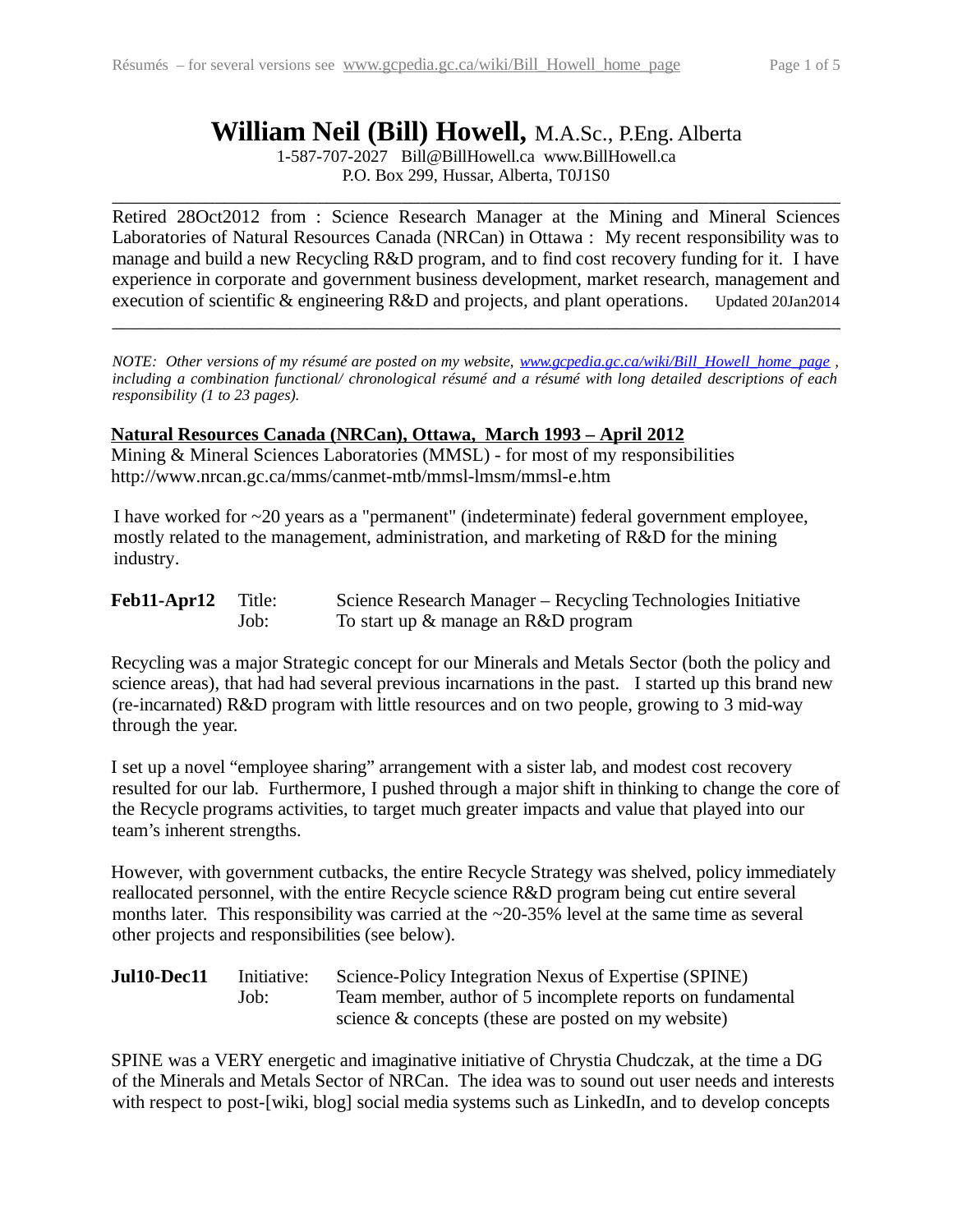for the workplace objectives, principles, and user requirements for a pan-federal-government system. Chrystia discussed details with well over 200 individuals in several countries in [government, industry, academia, IT vendors], often with her team in conference calls, and directly involved her team in a hailstorm of information and enthusiasm, as well as several workshops (notably DRDC-led).

SPINE was the first and only chance for me as a government employee to apply some of my extra-work interests related to Computational Intelligence (CI – including neural networks, evolutionary computation, fuzzy systems, particle swarms etc). I wrote 5 very-incomplete (20%) reports on social media issues, and posted them to the government wiki system gcpedia.

| Oct09-Jun11 | Title:<br>Job:           | Chief Building Emergency Officer (CBEO), 555 Booth Street<br>Recruit & manage emergency (evacuation) team, revamp manuals,<br>actions & responses to formal external inspections                                                                  |
|-------------|--------------------------|---------------------------------------------------------------------------------------------------------------------------------------------------------------------------------------------------------------------------------------------------|
| Sep08-Dec11 | Title:<br>Title:<br>Job: | Secretary – Explosives Free Rock Breakage (EFRB) initiative<br>Secretary - Hydrogen Mine Introduction Initiative (HMII)<br>Sit on Management & Technical committees, work with contracts,<br>consortia tracking, notifications, planning, reports |

Explosives Free Rock Breakage Initiative (EFRB, 1 M\$) – 12 organizations Hydrogen Mine Introduction Initiative (HMII,  $\sim$ 2.1+ M\$) – 7 organisations

| Dec07-Aug08 Title: | Project Manager – Special Apparatus and Facilities |
|--------------------|----------------------------------------------------|
|                    |                                                    |

This was a period of mixed project responsibilities. Some examples are :

- a) Perform nano-toxicology review This issue was potentially of importance scientifically, technically, and commercially, and was a concern to our policy group.
- b) Acting Manager, Business Affairs and Communications (BAC) It was important to keep the office running for two months plus, and to put out a high-quality annual report of our labs efforts.
- c) NRCan Horizontal Task Team on Renewables and Bioeconomy This was one of the 5 Horizontal Task Teams as defined by the Deputy Minister for NRCan. Mr. Howell's main focus was the Biofuel/ Bioeconomy side as the sole MMS representative (there were large numbers of Forestry and Energy reps, some CCRS).

| Oct06-Nov07 | Title:<br>Job: | On leave in Calgary – temporary employment & family<br>Campaign work; looking for possibility to stay permanently close to<br>family. |
|-------------|----------------|---------------------------------------------------------------------------------------------------------------------------------------|
| Nov04-Sep06 | Title:<br>Job: | Project Manager – Special Apparatus and Facilities<br>Build R&D initiatives and external funding in the mining industry               |

I administered and helped coordinate efforts to build large underground mining R&D consortia with a substantial cost recovery component for our R&D lab. This meant that I established communications with a network of "protagonists" in industry, government, academia and the provinces; I set up and ran conference calls, video conferences and meetings, assisted the project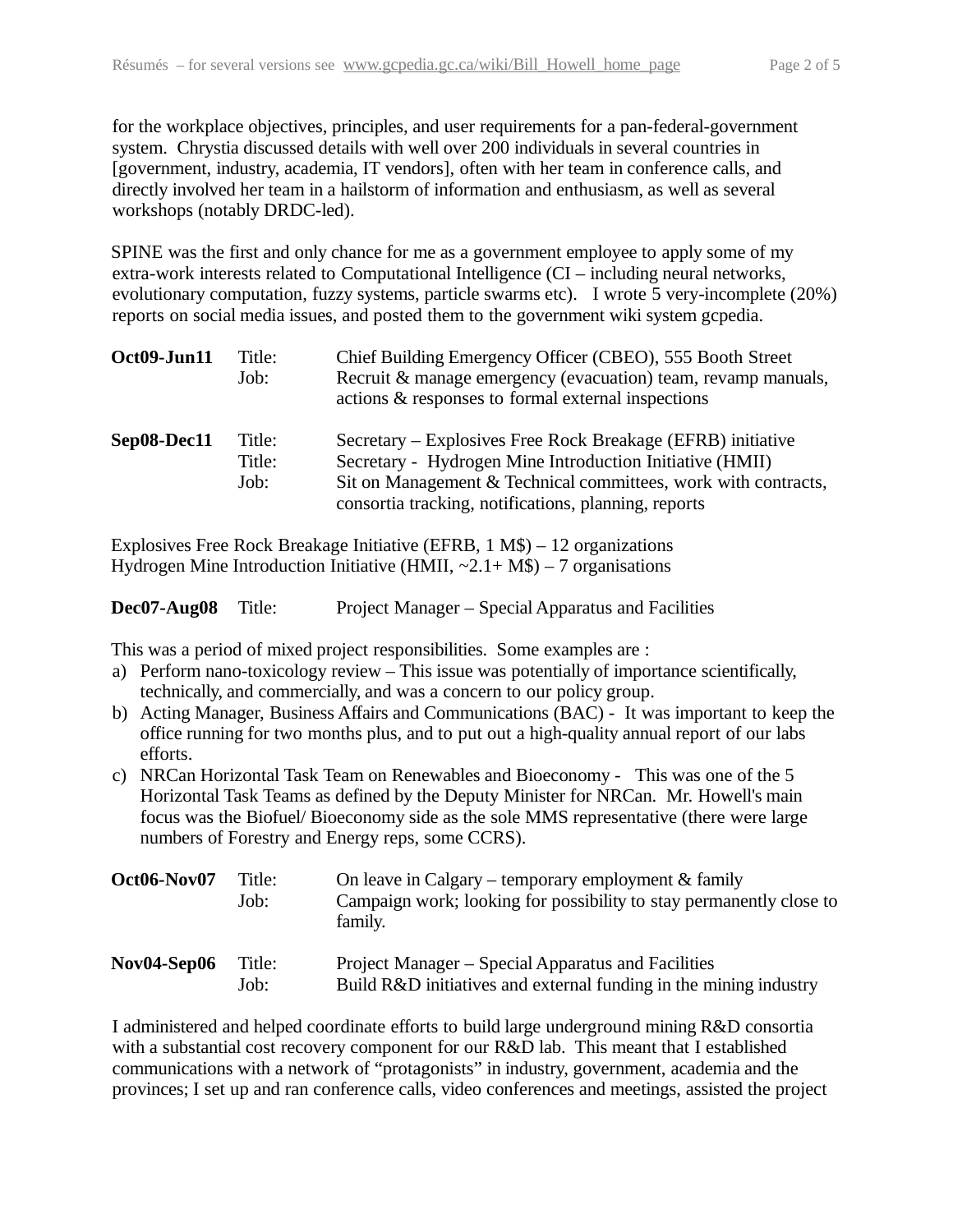leaders in the initial concept/cost/schedule, worked on progressively more detailed technical proposals, and contributed to "selling the concept" to help secure the necessary funding.

The most recent large R&D consortia that I worked on was "*Explosive Free Rock Breakage*" (EFRB), which was still under development as of Dec06. This has been a dream for many decades because the elimination of delays in mining by using continuous processes (as with Tunnel Boring Machines (TBMs) for civil engineering projects) rather than the drill-blast-muck cycle would have major benefits for industry. While the EFRB project has not yet been approved, support does seem promising, as we succeeded in sustaining industry in spite of key changes in personnel at companies.

Earlier efforts included building initiatives for:

- "D*ynamic Test Facility for Underground Support Systems*" (~2.5 M\$/ 5 years). Over 9 months, a major concept was built, but tabled in favour of spending a year on preliminary research that we launched with our partners in order to better define the main project. That effort was eventually successful sometime after I moved on to other projects.
- "*Deep Mining Research Consortium" (DMRC* http://www.deepminingresearch.org). I was nominated by NRCan-MMSL (my employer) as a candidate to administer this effort from its startup through to its operation. At the time, it was one of the largest R&D initiatives in Canadian underground mining. Even though our organisation was not ultimately selected as the host, my selection as their lead candidate to administer it shows confidence in my abilities by industry, the government, and academia.

| Dec01-Oct04 | Title: | R&D Program Manager – Mineralogy and Metallurgical<br>Processing        |
|-------------|--------|-------------------------------------------------------------------------|
|             | Job:   | Managed 24 research staff, also involving realignment/<br>restructuring |

For three years I directly managed 24 people and a cash budget of  $\sim$ 250 k\$ (low point) to  $\sim$ 525 k\$ (normal budget level - not including salaries/ benefits, overhead admin costs, building and equipment). The Mineralogy & Metallurgical Processing (MMP) R&D group was the second largest in MMSL, and had 2 of 3 of MMSL's most senior scientists. Twelve staff had PhDs, three had masters degrees, and eight staff were technicians, mostly with BSc or college degrees. There was only 1/2 of a secretary available for the entire group (less overhead per capita by far than any other R&D group in our lab)! MMP also had a history of prolific publications and high-end instrumentation, but of poor cost recovery performance per-capita and declining priority. There were also significant internal tensions and problems with the groups' direction. On top of that, the lab (MMSL) had its two worst budget years ever by a long shot during this time. My responsibility was considered to be a real challenge.

During my rein as manager, MMP attained the second highest cost-recovery in MMSL (the highest level if "non-official" revenues are included), in spite of enormous resistance against cost recovery by many scientists. A senior scientist who had always lagged in cost recovery also landed a major project during this time following almost decade of very low external support for his work. Furthermore, I organised the MMP program into distinct groups in a manner to allow collaboration, but that kept people into focused, compatible teams and minimized frictions and complications between people.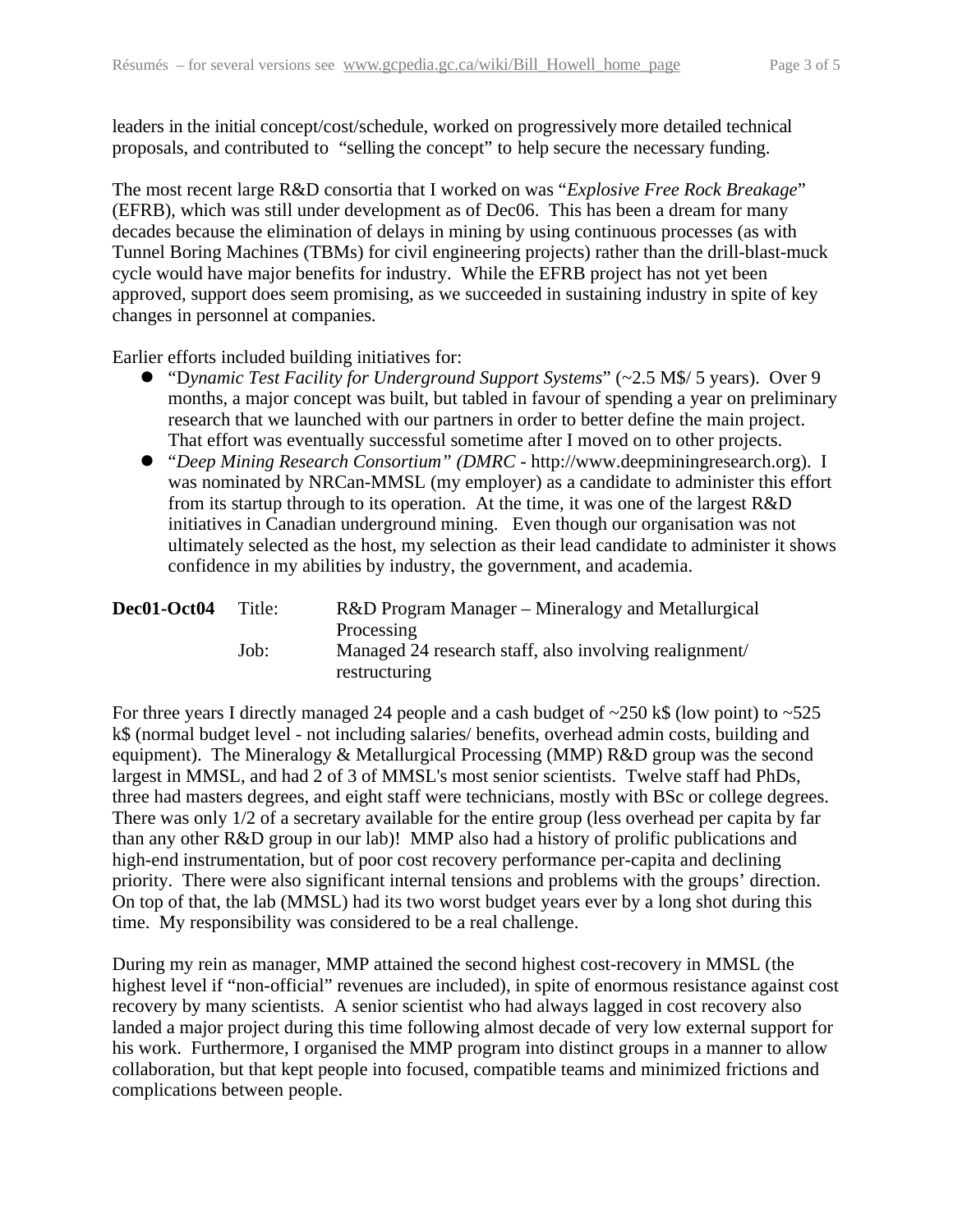Under threats of even further cuts to R&D funding, and in spite of vastly improved performance during my "reign", MMP was apparently selected from 8 or 9 R&D programs to be dissolved by an outgoing ADM, but that decision was put off by the incoming ADM.

None of this situation made me particularly popular with many of the staff, but it did win respect from some. I am not at all apologetic for taking tough decisions in a group with intense internal competitions, although I do recognize that with more experience I could have managed things better. I also needed to find a way to avoid getting buried in the bureaucracy. MMP was a positive contributor to essential MMP goals during a very trying time. It also provided an environment that allowed key intermediate scientists to grow and excel in spite of the traditional blocks that hindered their progress before I was manager.

| May00-Nov01 Initiative: | Job:                                                                                                                                                                                                                     | Climate Change - Minerals and Metals Action Plan 2000, plus<br>Minerals and Metals Strategy for Regions<br>Assistant to Sector lead, develop and compose action plan |  |
|-------------------------|--------------------------------------------------------------------------------------------------------------------------------------------------------------------------------------------------------------------------|----------------------------------------------------------------------------------------------------------------------------------------------------------------------|--|
| Apr98-Mar01 Initiative: | Job:                                                                                                                                                                                                                     | Mining Automation Program (MAP)<br>Secretary, Management and Technical Committees                                                                                    |  |
| Apr97-Jan00             | Diesel Emissions Evaluation Program (www.deep.org)<br>Initiative:<br>Secretary, Management Board and Technical Committee<br>Job:<br>I received an NRCan award for my involvement in DEEP, along with other team members. |                                                                                                                                                                      |  |
| <b>Jul96-Apr97</b>      | Unit:<br>Job:                                                                                                                                                                                                            | Transportation Energy Technology Program (TETP), Ottawa<br>Research Officer, electric and hybrid vehicles                                                            |  |
| <b>Mar93-Jun96</b>      | Unit:<br>Job:                                                                                                                                                                                                            | Mineral Sciences Laboratories (MSL), Ottawa<br>Business Development Coordinator, mineral sciences                                                                    |  |

### **Imperial Chemicals Industries** (ICI) & CIL; Calgary, Toronto, Montreal; Apr86 to Feb93

| <b>Nov88-Feb93</b> | Title: | <b>ICI</b> Forest Products, Montreal |
|--------------------|--------|--------------------------------------|
|                    | Job:   | Market Research Manager, Chloralkali |

My work included the macro-and micro-economic modeling and forecasting of inorganic chemicals and their end-use markets. Major surveys of pulp and paper operations were carried out, production and import-export statistics were monitored, and presentations were made to major clients to explain pricing and market dynamics. I learned a lot about commodity markets, pricing, and client relations (product management and marketing - as an observer).

For the last couple of years my work increasingly included business development projects, which entailed the technical assessment of specialty chemical opportunities, conceptual process layout and costing, and estimates of market size.

**Jan87-Oct88** Title: ICI - CIL Sulfur Products, Mississauga